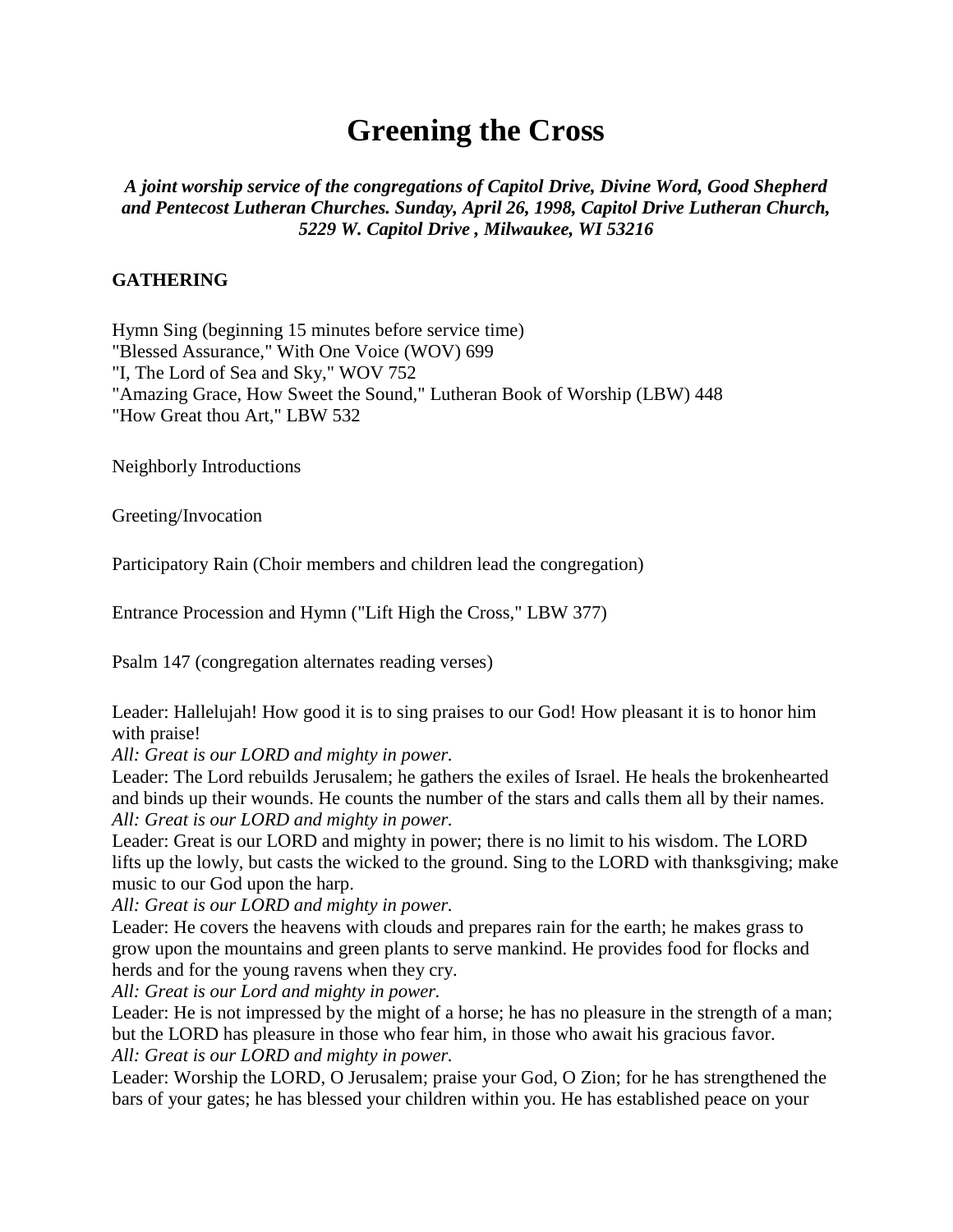borders; he satisfies you with the finest wheat.

*All: Great is our LORD and mighty in power.*

Leader: He sends out his command to the earth, and his word runs very swiftly. He gives snow like wool; he scatters hoarfrost like ashes. He scatters his hail like bread crumbs. Who can stand against his cold? He sends forth his word and melts them; he blows with his wind, and the waters flow.

*All: Great is our LORD and mighty in power.*

Leader: He declares his word to Jacob, his statutes and his judgments to Israel. He has not done so to any other nation; to them he has not revealed his judgments. Hallelujah! *All: Great is our LORD and mighty in power.*

Hymn of Praise: "Praise to the Lord, the Almighty," LBW 543

**Salutation** 

Prayer of the Day

## **WORD**

First Lesson: Jeremiah 31:21-25

Choir: "Acclamation" (Robert Ray, Gospel Mass, Jenson)

Second Lesson: Revelation 21:21-22:5

Gospel Acclamation: Call/Response, Glory to God

Gospel: John 12:23-36

Gospel Response: Call/Response, Glory to God

Sermon (includes guidance for participation in Greening ceremony)

Greening: The cross--a large, framed piece of woodwork--lies flat on the chancel floor. To green it, worshipers are invited to come forward any time during this section of the service and place greens, boughs or flowers into the frame. The action should be respectful, reverential and without haste. Worship continues during this time.

Hymn: "There in God's Garden," WOV 668

Silence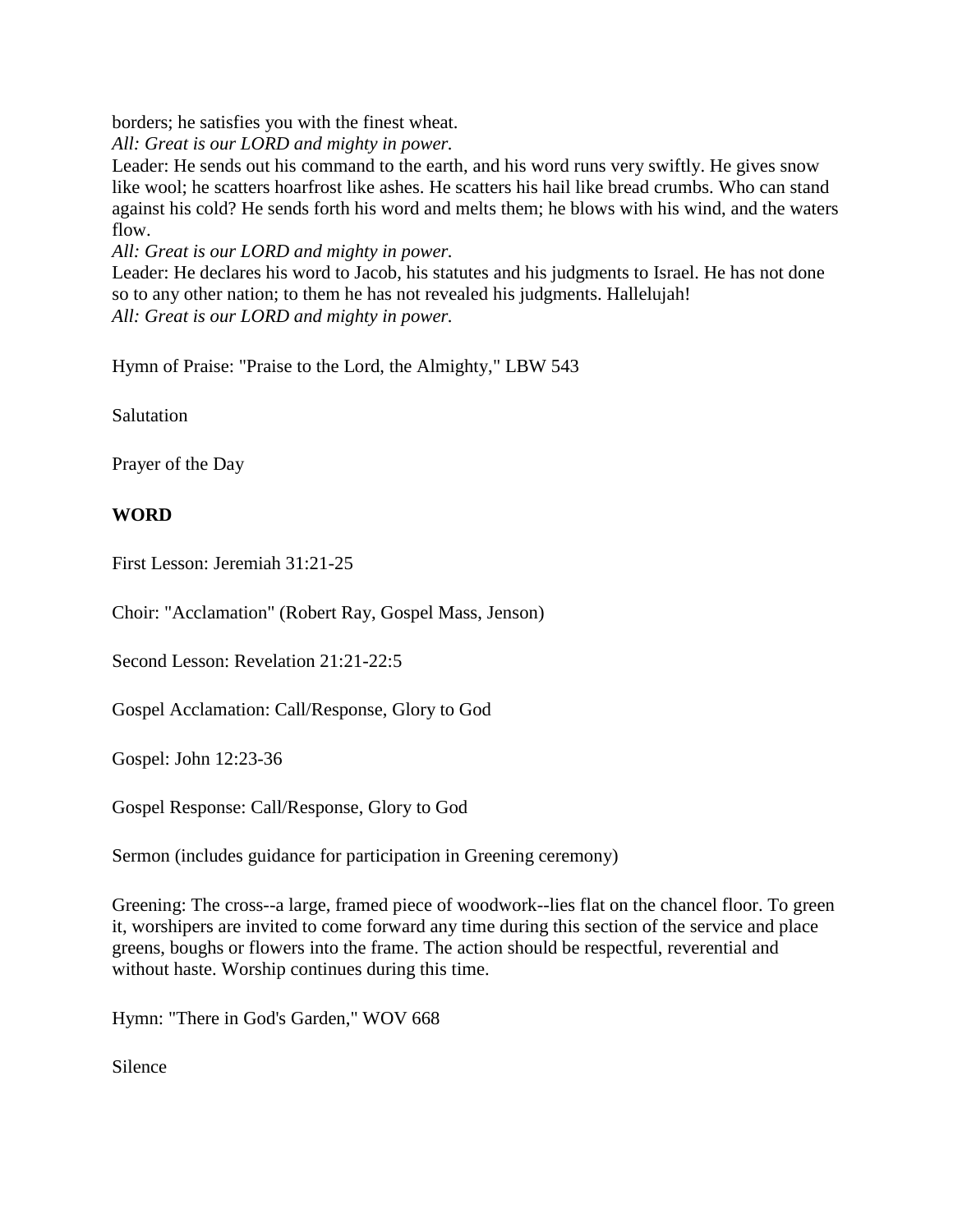#### Prayers

Silence

## *Dialogue (adapted from "Care of the Earth" liturgy by the Rev. Jennifer Edinger)*

Leader: People of faith, we are gently shaped in the womb of God's creative power. The seed of Christ's new life is sown, and we are made a new creation. As God's new creation, we are nursed and sustained by the Holy Spirit. Together with rattling leaves, blooming flowers, splashing sprinklers and roaring mowers, we add our shouts of praise to God, who give life in creation, who gives new life in Jesus Christ, and who nourishes that life by the gift of the Holy Spirit.

Leader: We believe God creates.

*Congregation: God spoke. Light and darkness; heaven and earth; land, sea and plants; sun, moon and stars; fish and birds and animals came to be. God spoke and made us. God gave us responsibility to care for creation. God spoke and all life God created is good.*

Leader: We believe God re-creates.

*Congregation: God spoke in the living word, Jesus Christ. At the cross, Christ spent himself to reclaim us from our human brokenness, to shower renewing forgiveness into our lives, and to place us before new horizons of life, lived in harmony with God and people and creation.*

Leader: We believe God caresses.

*Congregation: The Holy Spirit delivers us into a family of faith. The Spirit cultivates in our lives the fruit of holy living: love, joy, peace, patience, kindness, goodness, faithfulness, gentleness and self-control. The Spirit harvests us into the glory of resurrection.*

Choir: "The Tree of Life" (unpublished ms., Alice Parker)

Silence

Prayers

Silence

Hymn: "Touch the Earth Lightly" (the cross is raised during this hymn)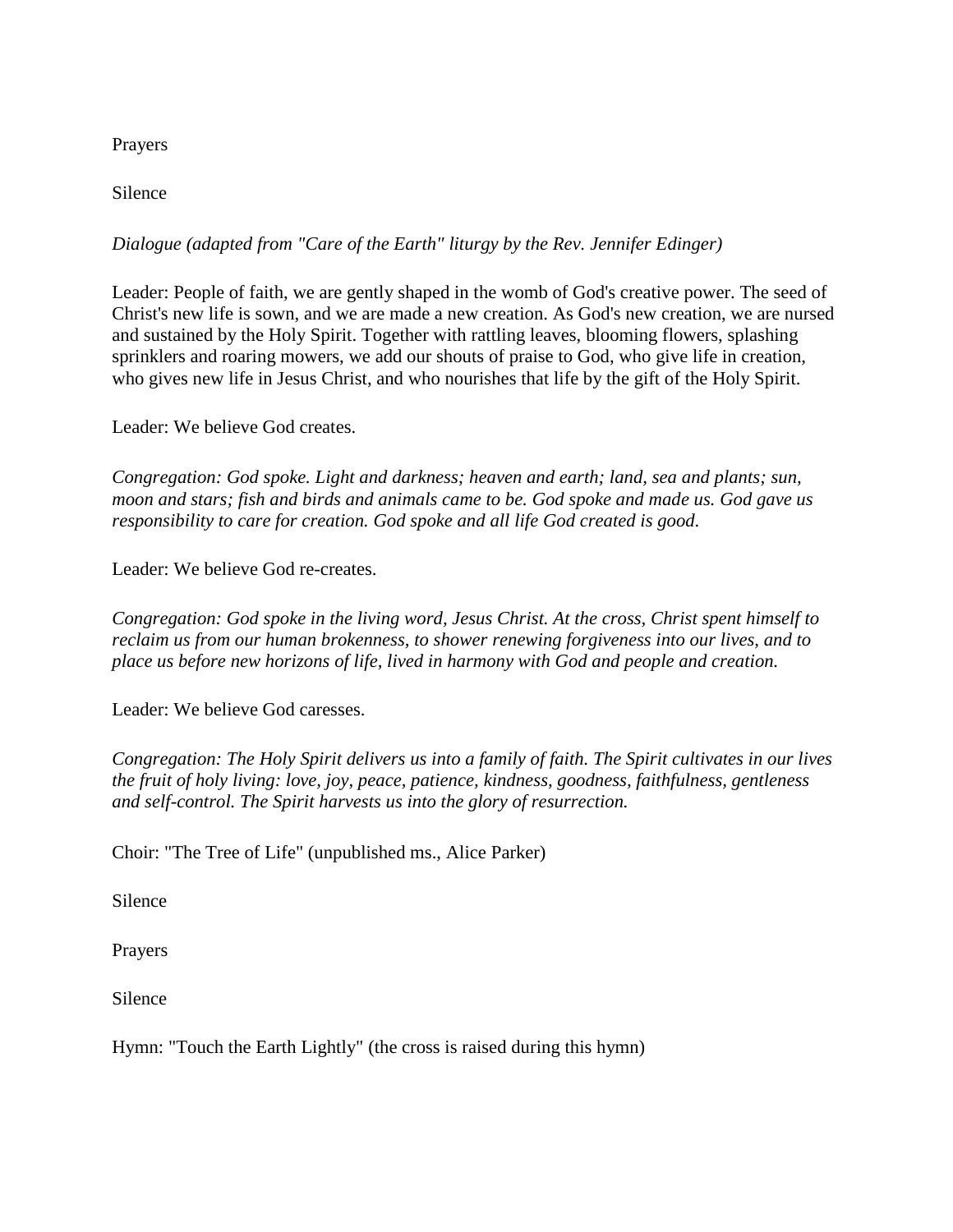Closing Prayer (Prayer of St. Basil--spoken by the congregation):

O God, enlarge in us the sense of communion with all living things; our brothers and sisters the plants and animals. You have given them the earth as their home in common with us. We remember with shame how we have exercised our high dominion with ruthless cruelty. The voice of the earth, meant to rise to you in song, has been a groan of pain. Make us mindful that all you creatures live not just for us but for themselves and for you, that they may love the sweetness of life. Amen.

Greeting of Peace

#### **MEAL**

**Offering** 

Worshipers are encouraged to give their regular offering in their home church's envelopes. Special donations will be earmarked for Martin Luther King Scholarship Fund.

Choir: "Life Tree" (David Cherwien, Concordia)

Offertory ("Let the Vineyards," LBW p. 66)

*Offertory Prayer (from "Care of the Earth" liturgy by the Rev. Jennifer Edinger)*

Leader: Loving God, we are surrounded by the beauty of creation. We are supported by the abundance of creation. We gratefully receive your gifts of love and life--gifts which fill our lives with joy and satisfaction.

*Congregation: In thankful response to your generosity, we place before you pieces of ourselves and of your creation--food from the earth we till, energy from the moments of our life, money from the skills you give, bread from the seeds that were sown and wine from the grapes that grow, and our abundance to share with others. Receive them as signs of our love and gratitude.*

*Eucharistic Prayer (from "Care of the Earth" liturgy by the Rev. Jennifer Edinger)*

Leader: We give you thanks for your gifts that tumble into, and saturate, our lives: for family and friends and strangers who enrich us; for the sunrise that energizes the day, and darkness that give quiet and rest at day's end; for rains that quench the thirsts of life and sun that warms the soil and germinates the seed; for winter snow that blankets the sleeping world.

*Congregation: All of creation unveils your glory.*

Leader: As your fingerprint is upon all creation, your love is embossed on the human family. You called Abraham and Sarah to parent the nation of your holy people so all people could be drawn into your loving embrace. You sent the prophets to speak your comforting and cleansing